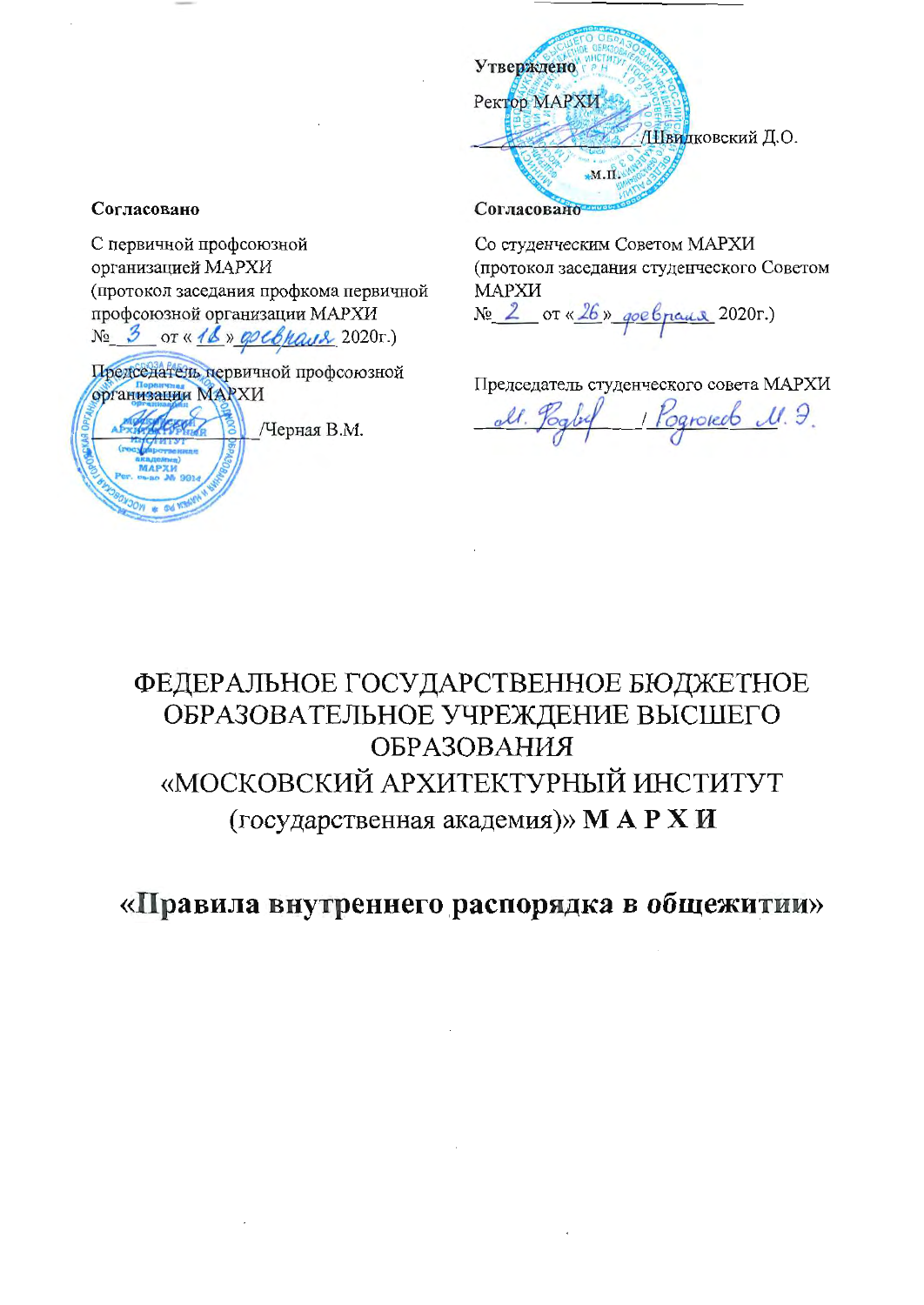# Разделы:

- 1. Общие положения об общежитии;
- $2.$ Правила прохода/нахождения в здании общежития;
- Заселение / выселение в общежитие, переселение из одного блока в 3. другой;
- 4. Права и обязанности проживающих в общежитии;
- 5. Права и обязанности администрации и обслуживающего персонала общежития;
- 6. Противопожарные правила;

#### 1. Общие положения об общежитии

- Настоящее Положение об общежитии «МАРХИ» разработано в соответствии со следующими нормативными актами:
- Федеральным законом «Об образовании в Российской Федерации» от 29 декабря 2014 года№  $273 - 03$ :
- «Жилищный кодекс Российской Федерации» от 29.12.2004 № 188-ФЗ (ред. от 26.07.2019) (сизм. и доп., вступ. в силу с 26.07.2019);
- Письмо Министерства образования и науки РФ от 27 июля 2007 г. № 1276/12-16 «О направлении для использования в работе Примерного положения о студенческом общежитии»;
- Федеральный закон «О дополнительных гарантиях по социальной поддержке детей-сирот и детей, оставшихся без попечения родителей» от 21.12.1996 № 159-ФЗ;
- Общежитие место временного проживания для приезжих абитуриентов, студентов и учащихся на время вступительных экзаменов и учёбы, преподавателей МАРХИ и других образовательных организаций, сотрудников МАРХИ и их семей, родителей обучающихся и абитуриентов. Жилые помещения в общежитиях предоставляются из расчёта не менее шести квадратных метров жилой площади на одного человека. Согласно этому нормативу в одной комнате могут проживать по несколько человек. Уровень комфорта в общежитии согласно СНиП, санитарных норм и правил.
- Генеральная уборка помещений (блоков для проживания) это периодическая комплексная уборка с применением специализированного уборочного оборудования, инвентаря и моющих средств, которая включает в себя следующие основные виды работ: сухая уборка открытых поверхностей полов, стен, внутренних поверхностей окон, предметов интерьера; влажная уборка мытье полов, протирка стен, дверей, наличников, плинтусов, радиаторов, предметов интерьера, зеркальных поверхностей, чистка и дезинфекция сантехнического оборудования(унитазы, раковины, ванны, душ.кабины), мытье кафеля, чистка и мытье вен.трешеток, газовых и электро.плит, холодильников, СВЧ печей, прочего инвентаря и оборудования.

#### $2.$ Правила прохода/нахождения в здании общежития

- $2.1$ Проход в общежитие осуществляется через систему СКУД или по предъявлению сотрудникам охраны:
- a) пропуска
- $\delta$ договором найма койко-места подписанного с двух сторон и заявления на заселение с положительной резолюцией курирующего проректора;
- $\vert \mathbf{B} \vert$ в сопровождении сотрудника Администрации общежития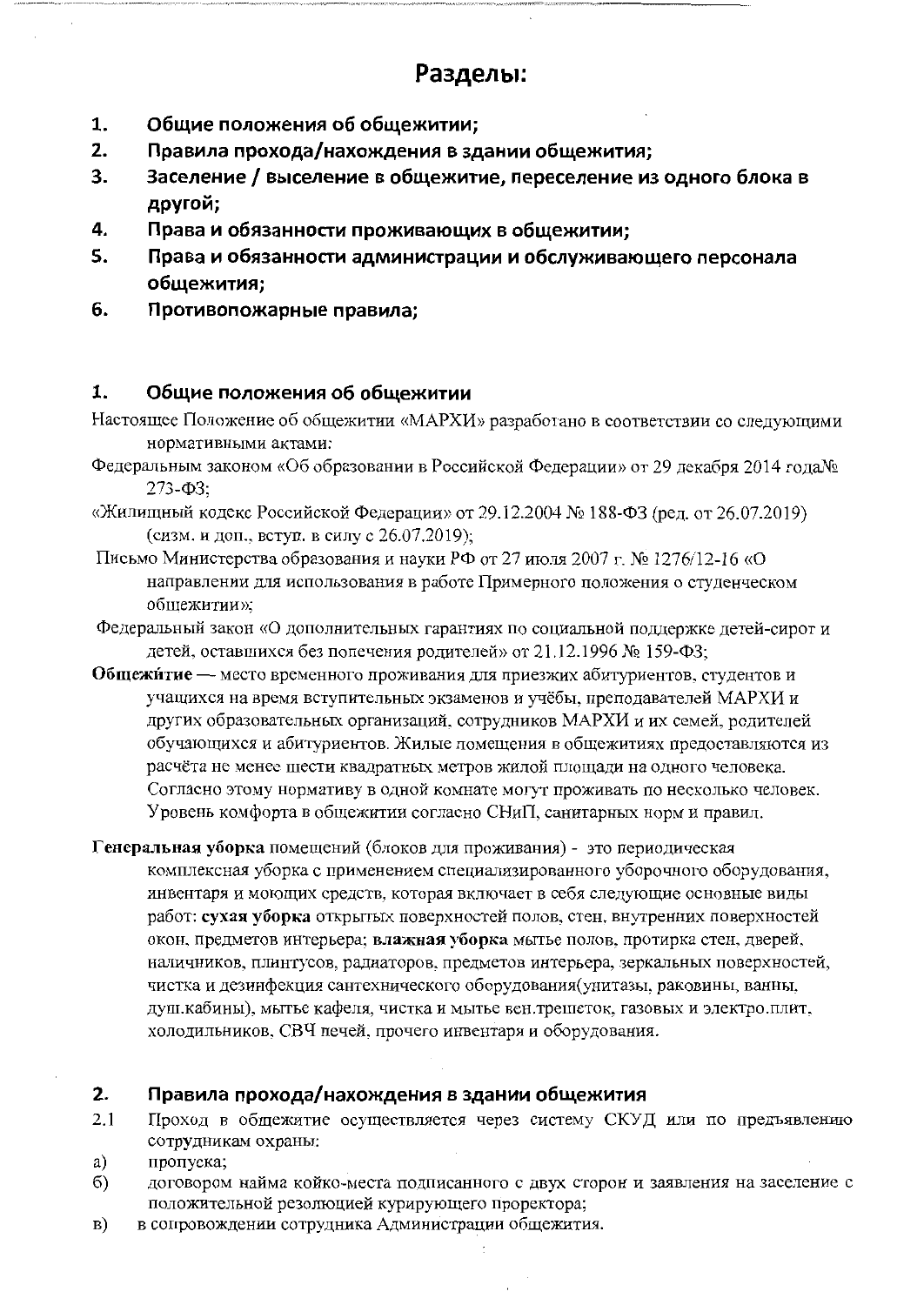#### $2.2.$ Гостевое посещение:

- К проживающим в общежитии обучающимся близкие родственники(мать, отец, род. брат/сестра) осуществляется с понедельника по субботу включительно, не ранее 9 часов 00 минут и не позднее 21 часа 00 минут, с обязательным предъявлением документа удостоверяющего его личность согласно законодательства РФ, с обязательной регистрацией в журнале посещений и записью номера комнаты Ф.И.О. обучающегося к которому прибыли посетители. Проживающие обязаны лично встретить/проводить посетителей на посту охраны на 1-ом этаже общежития.
- Другие категории проживающих (сотрудники МАРХИ, командировочные, сотрудники подрядных организаций, сотрудники обслуживающие здание общежития) пропуск осуществляется ежедневно и круглосуточно посетителей с обязательным предъявлением документа удостоверяющего его личность согласно законодательства РФ, с обязательной регистрацией в журнале посещений на посту охраны и записью Ф.И.О. проживающего к которому прибыли посетители. Проживающие обязаны лично встретить/проводить посетителей на посту охраны на 1-ом этаже общежития.
- $2.3$ Обучающимся разрешено приглашать в «рабочие комнаты» сокурсников для проведения работ по совместным проектам. Часы посещения с 9-00ч. До 21-00ч. кроме воскресенья.
- 2.4 Во время прохода и нахождения в общежитии запрещается: допускать не санкционированный проход посторонних лиц без регистрации в журнале посещений на посту охраны; проживание посторонних лиц; а также оставлять посторонних лиц на ночлег; находиться в состоянии алкогольного, наркотического, токсического опьянения.

## 3. Заселение / выселение в общежитие, переселение из одного блока в другой

- $3,1$ Заселение для проживания производится с соблюдением установленных санитарных норм и в соответствии с Положением об общежитии МАРХИ.
- $3.2$ Заселение в общежитии МАРХИ производится при подписанном заявлении на заселение/выселение ответственным Проректором и подписанного Договора найма койко-места, разработанного МАРХИ на основе Типового договора найма жилого помещения в общежитии, утвержденного Постановлением Правительства РФ от 26.01.2006 N 42 и доведенного до сведения Приказом Федерального агентства по образованию от 24.10.2006 N 1189.
- $3.3$ Заявление на заселение можно подать как в бумажном (в канцелярию МАРХИ по адресу ул. Рождественка дом 11 ср.2, 1-й этаж), так и в электронном виде (на электронную почту dsa-zaselenie@markhi.ru). Максимальный срок рассмотрения заявления - 2 рабочих дня. Бланк заявления можно получить в канцелярии по адресу ул. Рождественка дом 11 ср.2 или на сайте МАРХИ на странице https://marhi.ru/documents/campus/
- $3.4$ Заселение для обучающихся первых курсов бакалавриата и магистратуры осуществляется в последнюю неделю августа по упрощенной схеме. Информацию по правилам заселения данной категории, обучающихся в этот период размещается и ежегодно обновляется на сайте МАРХИ на странице https://marhi.ru/documents/campus/.
- $3.5$ При положительном рассмотрении заявления заселяющийся подписывает Договор найма койко-места. С подписанным договором найма койко-места заселяемый направляется для заселения в общежитие.
- 3.6 Заселение / выселение производится ежедневно с понедельника по субботу включительно с 9-00ч. до 21-00ч. Воскресение - выходной.
- Проживающие имеют право переселяться по письменному заявлению на имя  $3.7$ Администрации общежития МАРХИ в другое жилое помещение общежития, при условии наличия такой возможности.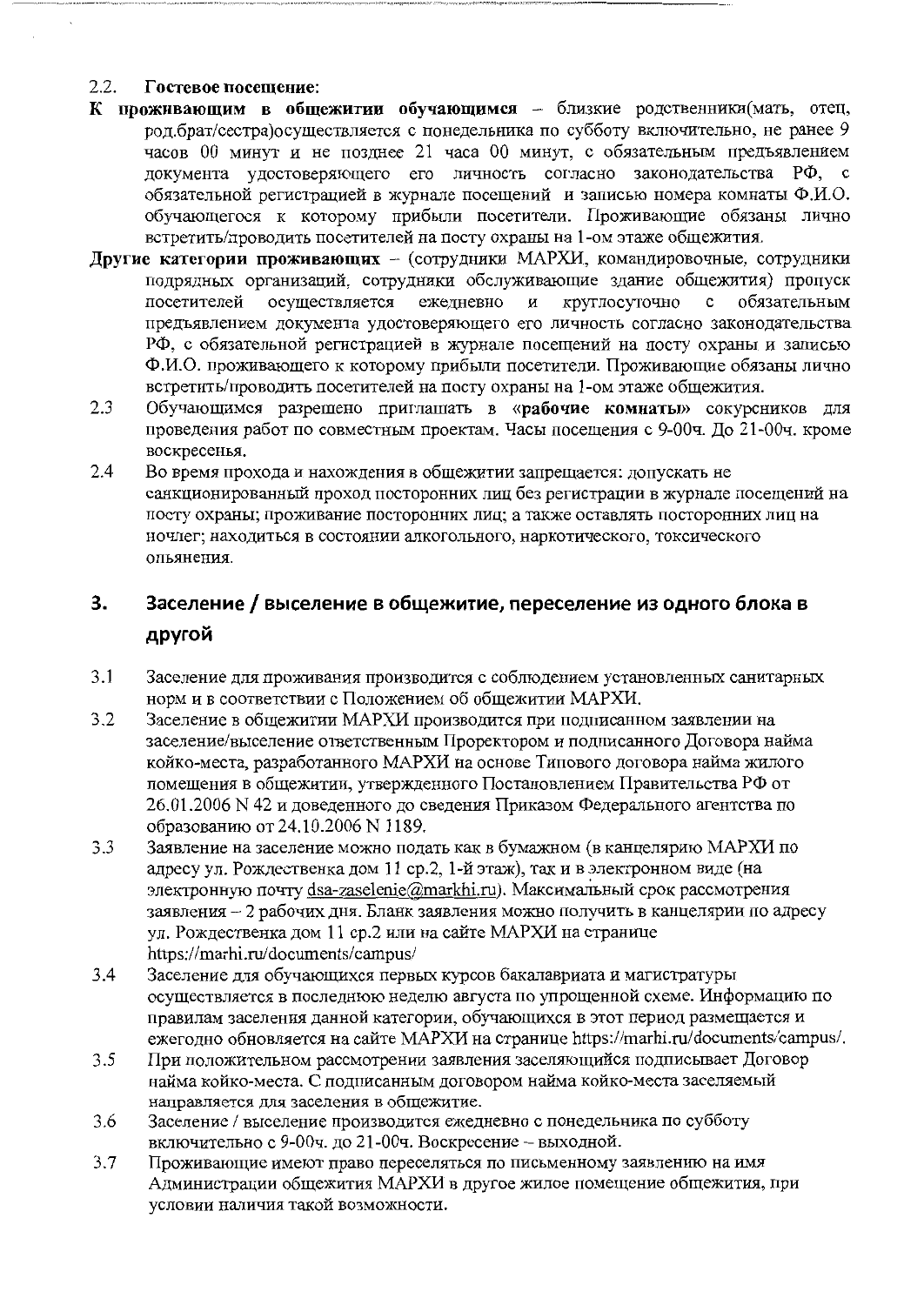- $3.8$ При заселении / выселении заселяющиеся или проживающие обязаны получить / сдать ключи от помещения для проживания лично и в руки Дежурному КОМЕНДАНТУ ОБЩЕЖИТИЯ под роспись.
- 3.9 Запрещается передавать ключи от комнат для проживания не проживающим в данных комнатах, самостоятельно заменять личинки замков без уведомления Комендантов общежития.
- $3.10$ Заселяющийся/выселяющийся обязан принять / сдать предоставленное для заселения помещение, койко-место, инвентарь и постельное белье по Акту приема-передачи Дежурному Коменданту или представителю Администрации МАРХИ.
- $3.11$ Выселение может быть произведено при заполнении заявки на выселение от проживающего на имя Администрации общежития, с последующей передачей в бухгалтерию МАРХИ для перерасчета.

#### 4. Права и обязанности проживающих в общежитии

#### $4.1$ Проживающие имеют право:

- $4.1.1$ Проживать в закрепленном жилом помещении (блоке, комнате) весь срок обучения, командировки при условии оплаченного Гостевого пребывания, подписанного и оплаченного Договора найма койко-места и условии соблюдения Правил внутреннего распорядка Общежития.
- 4.1.2 Пользоваться учебного помещениями культурно-бытового И назначения, оборудованием, инвентарем общежития при соблюдении санитарных норм, правил противопожарных требований.
- $4.1.3$ Вносить предложения и проводить работы по улучшению условий проживания, досуга, оформления жилых помещений и комнат для самостоятельной работы.

#### 4.2 Проживающие обязаны:

- $4.2.1$ Соблюдать требования данных Правил, Положения об общежитии заключенного «Договора найма койко-места», техники безопасности, пожарной и общественной безопасности, санитарных норм.
- 4.2.2 Бережно относиться к помещениям, оборудованию и инвентарю общежития, экономно расходовать электроэнергию, газ и воду, соблюдать чистоту в жилых помещениях и местах общего пользования, еженедельно производить сухую уборку в своих жилых помещениях (блоках). Не менее одного раза в неделю производить влажную и не реже одного раза в месяц генеральную уборки.
- $4.2.3$ Возмещать причиненный материальный ущерб в соответствии с законодательством Российской Федерации и заключенным «Договором найма койко-места».

#### $4.3$ Проживающим запрещается:

- 4.3.1. Производить помещении какие-либо  $\mathbf{B}$ занимаемом перепланировки И переоборудование без письменного разрешения Зам. начальника хоз. отдела по обслуживанию и материально-техническому обеспечению.
- $4.3.2$ Выполнять работы или совершать другие действия, создающие повышенный шум и вибрацию, нарушающие нормальные условия проживания (в том числе пользоваться телевизорами, радиоприемниками, магнитофонами и другими громкоговорящими устройствами без уменьшения громкости до степени, не нарушающей покоя других проживающих) с 19 часов 00 минут до 09 часов 00 минут в рабочие дни - запрещено проведение шумных строительных работ, с 22 часов 00 мин до 7 часов 00 минут запрещены любые шумные мероприятиякак рабочие, так и в выходные  $\mathbf{H}$ праздничные дни.
- 4.3.3 За систематическое нарушение тишины т.е. два и более раз за месяц, нарушитель подлежит выселению.
- 4.3.4 Проносить, распивать алкоголь содержащие напитки, употреблять, распространять, хранить наркотические средства и их аналоги, психотропные или токсические вещества и их аналоги в помещениях и на территории общежития.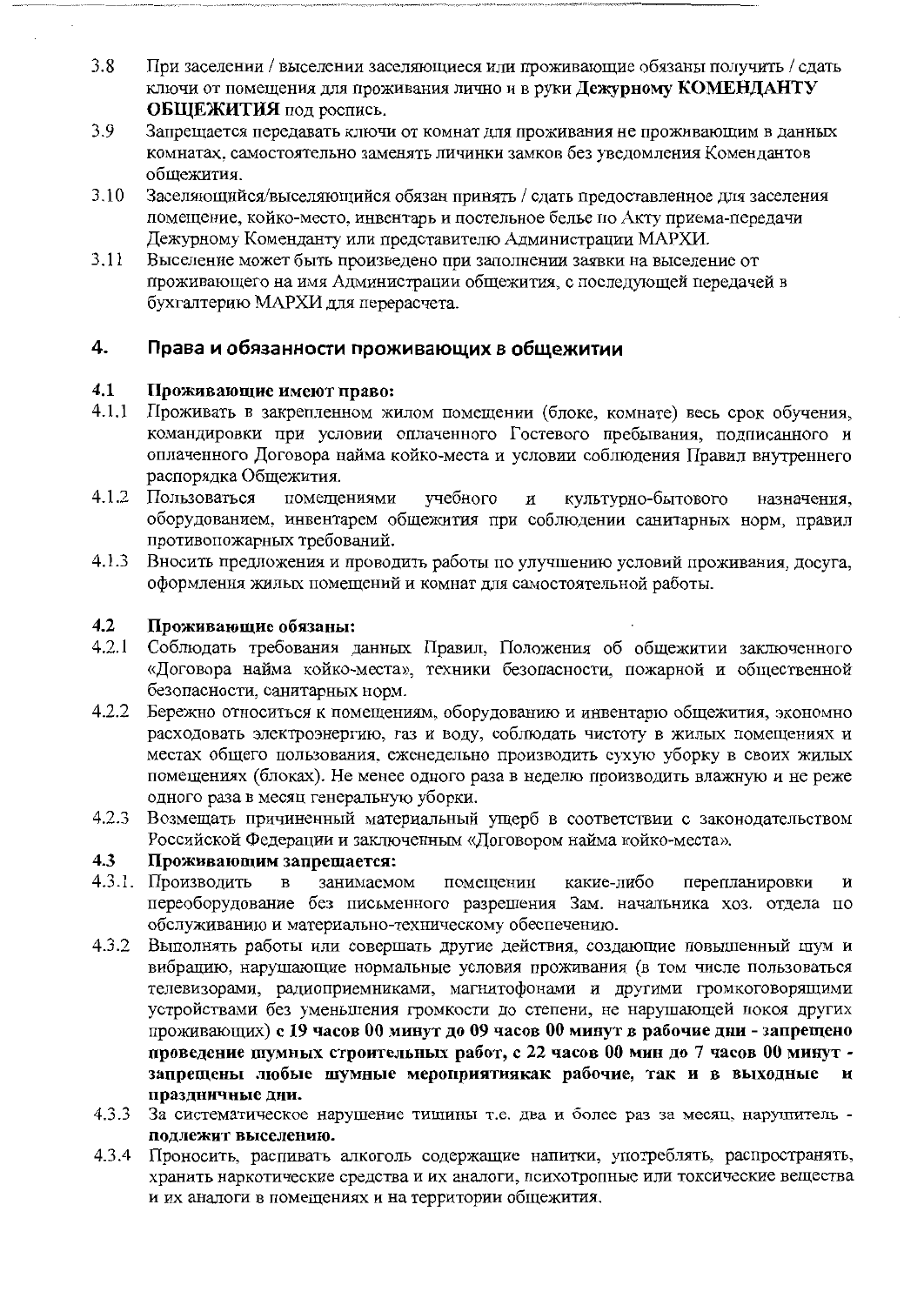- 4.3.5 Препятствовать администрации Общежития в осуществлении контроля нал соблюдением требований жилищного законодательства, регистрационного учета, миграционного контроля, санитарного состояния, правил пожарной безопасности жилых помещений и мест общего пользования и установленных на территории общежития правил проживания.
- 4.3.6 Хранить в комнате громоздкие вещи(вещи создающие не комфортное пребывание совместно проживающим, создающие препятствия для противопожарной эвакуации из жилого помещения), легковоспламеняющиеся материалы, отравляющие вещества.
- $4.3.7$ Содержать домашних животных, птиц и других представителей флоры и фауны, высаживать и разводить растения.
- 4.3.8 Совершать иные действия, противоречащие законодательству Российской Федерации, Уставу МАРХИ, локальным нормативным актам МАРХИ, регулирующим вопросы проживания в общежитии, в том числе настоящим Правилам.

### 5. Права и обязанности администрации и обслуживающего персонала общежития

- 5.1 Администрация общежития в своей деятельностью руководствуется Уставом МАРХИ, настоящими Правилами, Положением об общежитии МАРХИ, иными локальными актами Образовательных организаций и законодательством Российской Федерации.
- 5.2 Обязанности «Руководителя общежития» возлагаются на Заместителя начальника Хозяйственного отдела по обслуживанию и материально-техническому обеспечению. На данную должность, Ректором назначается лицо, имеющее высшее образование и опыт работы в структуре общежитий.
- 5.3 Администрация общежития обязана следить  $\, {\bf N}$ руководить деятельностью обслуживающего персонала, подрядными организациями и арендаторами.
- 5.4 Заранее предупреждать проживающих о готовящихся работах по благоустройству, обслуживанию или ремонту мест общего пользования общежития и закрепленной территории
- 5.5 Следить за соблюдением Правил проживания среди проживающих
- 5.6 Сотрудники Администрации общежития проводит ежегодные «Вводные» инструктажи среди проживающих и вновь заселяющихся по соблюдению Правил внутреннего распорядка, техники безопасности и правил противопожарной безопасности в общежитии
- 5.7 Администрация общежития укомплектовывает штат сотрудников обслуживающего персонала. Разрабатывает должностные инструкции для всех категорий работников общежития, находящихся в ее подчинении. Рассматривает в установленном порядке разногласия, возникающие между проживающими и обслуживающим персоналом общежития.
- 5.8 Проводит ежедневную воспитательную работу с обучающимися и проживающими в общежитии, взаимодействует с вышестоящим руководством МАРХИ.
- 5.9 Администрация производит прием документов и регистрацию заселенных в общежитие в органах УФМС.
- 5.10 В обязанности административного персонала в соответствии с их должностью входит: Старший Комендант - руководит деятельностью Дежурных Комендантов, заменяет их в дни отпусков и больничных, ведет электронный и печатный документооборот по общежитию, производит регистрацию проживающих в органах УФМС, подчиняется непосредственно Заместителю начальника Хозяйственного отдела по обслуживанию и материально-техническому обеспечению.

Дежурный Комендант - руководит работами по заселению / выселению, формирует и передает руководству МАРХИ списки и документацию о проживающих, следит за соблюдением правил по содержанию блоков для проживания. Следит за соблюдением чистоты во внутренних помещениях здания. Готовит помещения общежития к заселению / выселению. Обеспечивает сохранность и содержание в исправном состоянии имущества, находящегося в его ведении. Ведет учет наличия имущества, производит периодический осмотр и составляет акты на его списание. Получает,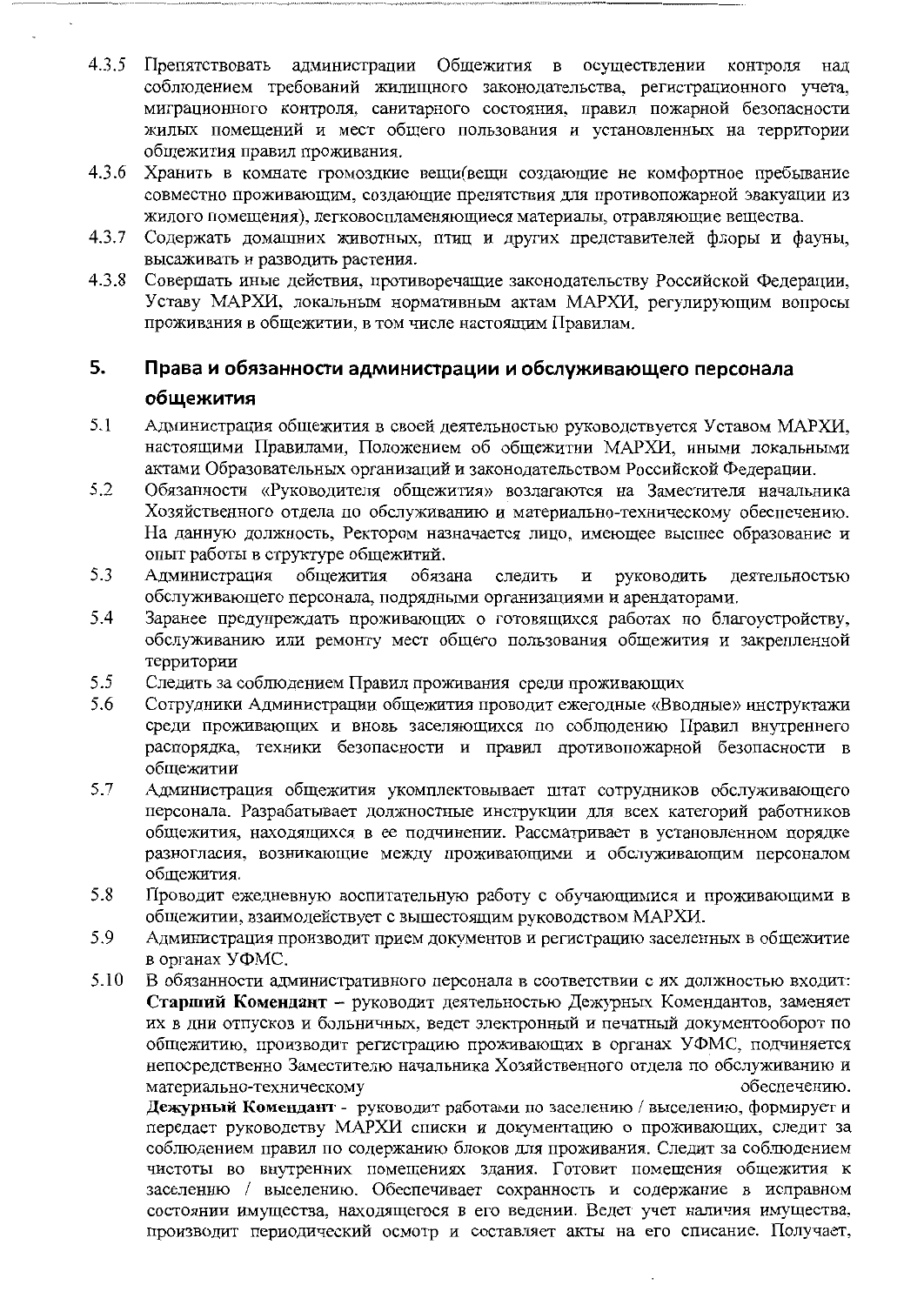выдает инвентарь, мебель, предметы хозяйственного обслуживания и осуществляет соответствующий оперативный учет. Контролирует выполнение санитарных требований и правил противопожарной безопасности. Организует и принимает меры по эвакуации проживающих в общежитии при возникновении пожаров и других стихийных бедствиях. Требовать от Администрации МАРХИ оказания содействия в исполнении своих лолжностных обязанностей.

#### 6. Противопожарные правила

## Запрещается!

## Курить и применять открытый огонь (кроме газовых плит) во всех помещениях общежития и прилегающей к зданию территории!

- 6.1 Загромождать эвакуационные пути и выходы (в том числе проходы, коридоры, тамбуры, галереи, лифтовые холлы, лестничные площадки, марши лестниц, двери, эвакуационные люки) различными материалами, изделиями, мебелью, оборудованием, производственными отходами, мусором и другими предметами, а также блокировать двери эвакуационных выходов и подступы к средствам пожаротушения. электрооборудованию.
- 6.2 Оставлять без присмотра включенные видео- и аудиотехнику, компьютеры и зарядные устройства для телефонов.
- 6.3 Пользоваться поврежденными розетками, ответвительными и соединительными коробками и другими электроустановочными изделиями.
- 6.4 Применять в целях отопления нестандартные (самодельные) нагревательные электроприборы.
- 6.5 Пользоваться общежития электроплитками  $\, {\bf B}$ комнатах  $\overline{\mathbf{M}}$ другими электронагревательными приборами.
- 6.6 Эксплуатировать электрические провода и кабели с поврежденной или потерявшей защитные свойства изоляцией.
- 6.7 Подключать нескольких потребителей электроэнергии  $\bf K$ одному источнику электропитания.
- 6.8 Использовать временную электропроводку, а также удлинители для питания электроприборов, не предназначенных для проведения аварийных и других временных работ.
- 6.9 Обертывать электролампы и светильники бумагой, тканью и другими горючими материалами, а также эксплуатировать светильники со снятыми колпаками (рассеивателями), предусмотренными конструкцией светильника, устанавливать горючие материалы ближе 0.5 м к светильникам.
- 6.10 Допускать соприкосновение электросветильников со сгораемыми конструкциями и горючими материалами.
- 6.11 Использовать выключатели, штепсельные розетки и т.п. для подвешивания одежды, а также заклеивать электропровода обоями, пленкой и другими синтетическими и горючими материалами.
- 6.12 Устранять самостоятельно неисправности в электросетях и электроаппаратуре, вызывающие искрение, короткое замыкание; неисправную электросеть следует отключать до приведения ее в пожаробезопасное состояние.
- Производить чистку мебели, ремонтные и реставрационные работы с использованием 6.13 легковоспламеняющихся жидкостей (для указанных целей использовать только пожаробезопасные моющие растворы и препараты).

### Пользоваться лифтом во время эвакуации из здания в случае 6.14 возникновения пожара.

6.15 Разводить костры, сжигать отходы на территории общежития.